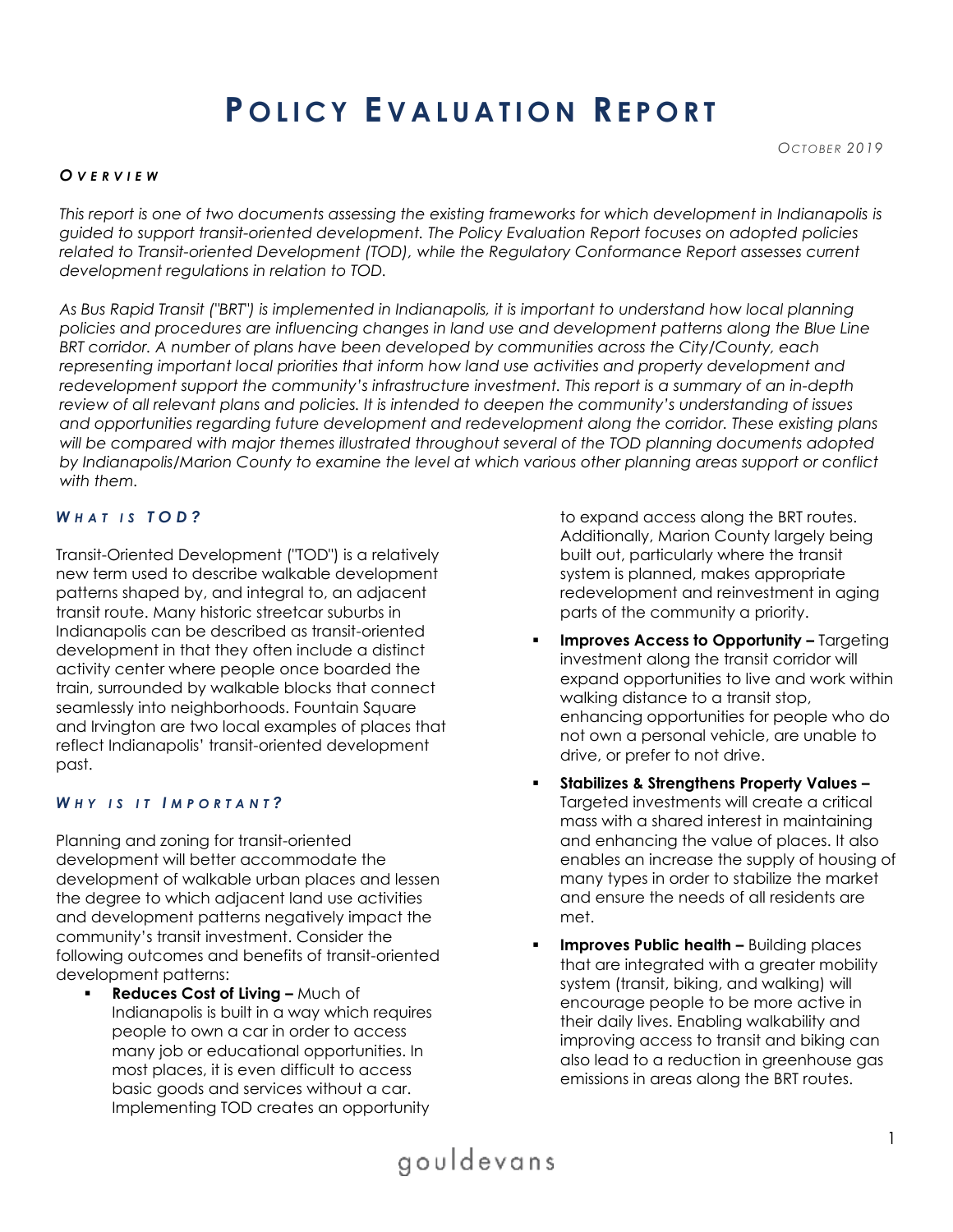

- **Builds Marketable Places –** TOD will accommodate various uses in a centralized location, including residences, commercial spaces, and cultural destinations. The creation of activity hubs will support the needs of various Indy residents, young and aging.
- **Supports Workforce Development –** Targeted investments along the transit corridor provides improved access to educational and employment opportunities.
- **Supports Efficiency –** TOD will enable compact development patterns that use existing public infrastructure more efficiently and promotes increased transit ridership.
- **Enables a Corridor-wide Impact –** The impact of TOD will be cumulative, providing positive benefits along the entire transit corridor.
- **Expands the Market –** The development of transit-supportive station areas will expand the development market in Indianapolis, making it more competitive with other midsized cities nationally.

#### *T O D P O L I C I E S*

Indianapolis has developed four primary plans that are related to achieving transit-oriented development along the Blue Line BRT route – Indy Moves (2018), the TOD Design Guidelines (2018, working internal draft document), the Regional TOD Strategic Plan (2015), and the adopted Blue Line Transit Oriented Development Strategic Plan (2017/2018). The objective of these plans is to guide future growth, development and public investment in a way that is supportive of the transit system.

The following pages describe the long-term vision of the community, as stated by these plans.

#### *T R A N S I T I N V E S T M E N T*

The Blue Line represents a significant transit and infrastructure investment that will provide numerous benefits to the people of the Indianapolis. At an estimated \$200 million dollars of construction investment the Blue Line provide transit improvements of 24 additional miles of enhanced transit service and 38 new transit stations. The Blue Line project will also provide the following infrastructure improvements:

- 10 miles of new/rehabilitated sidewalks with 500 accessible curb ramps;
- 60,000 linear feet of storm sewer replacement and 1,000 drainage structures;
- 124,000 tons of street resurfacing materials; and
- **•** Traffic signal improvements to the Washington Street Corridor.

In addition to providing improved transit service, this project will have a dramatic impact on the general infrastructure in the area. These improvements, like the transit service will support the neighborhoods and people along the Blue Line.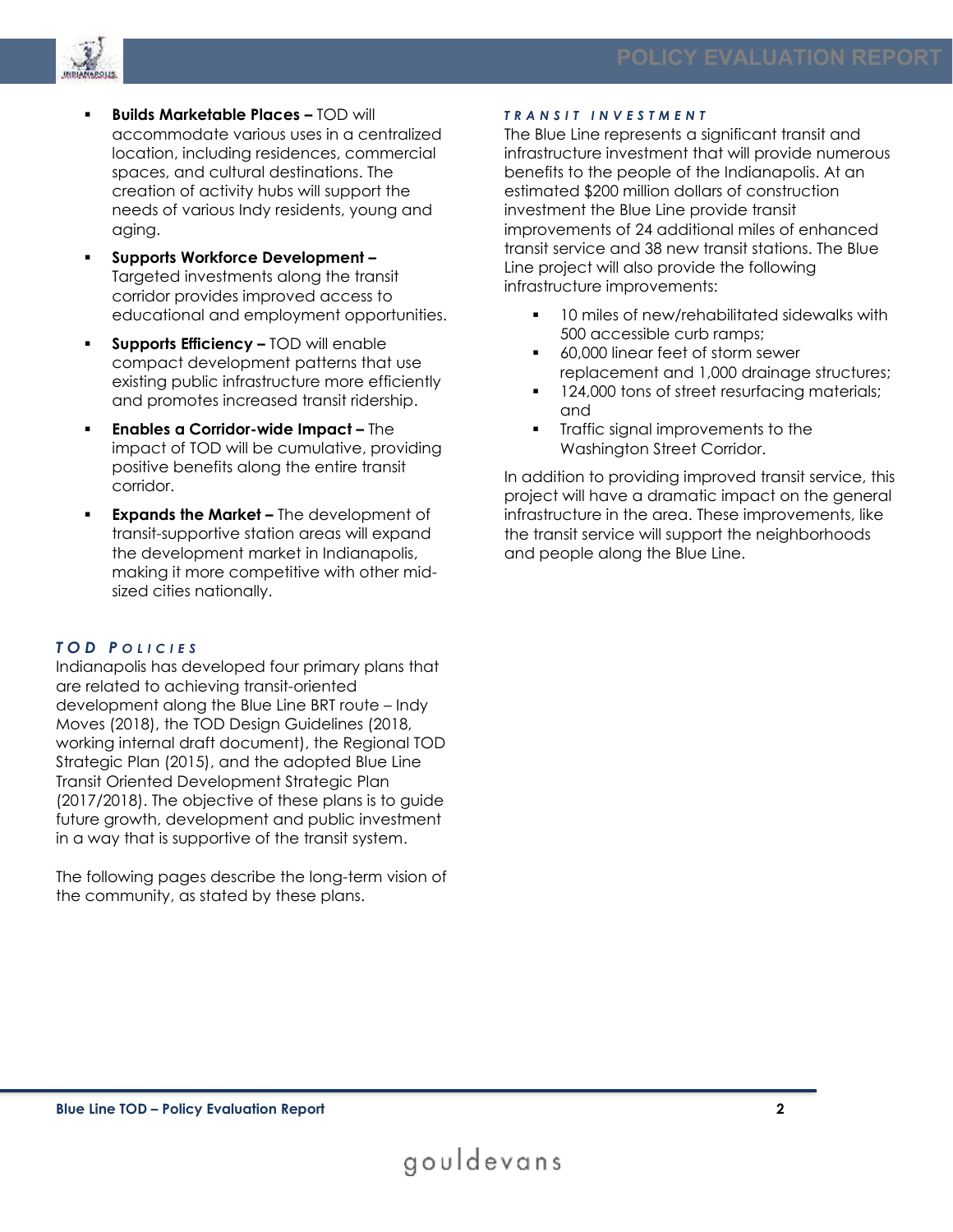

#### *T O D D E S I G N G U I D E L I N E S & B L U E L I N E T R A N S I T O R I E N T E D D E V E L O P M E N T STRATEGIC PLAN*

The Indianapolis policy documents, specifically the Blue Line Strategic Plan, have identify the following place types for Indianapolis TOD station areas. The place types define the general characteristics of development necessary to support the bus rapid transit system being implemented. The Place Types include:

- *Central Business District, defined by:*
	- **Employment & Residential Density**
	- **Large-Scale Development**
	- **Example 21 Heightened Public Realm Design**
	- **District Center, defined by:**
	- **Cultural Districts**
	- Well-Connected to Neighborhoods
	- Mixed-Use, Medium-Scale Development
	- Active & Safe Streets
- *Community Commercial, defined by:*
	- **Civic & Residential Mix**
	- Residential Density at Core
	- **B** Walkable Neighborhoods
	- Comfortable Pedestrian Experience
- *Walkable Neighborhood, defined by:* 
	- **Moderate Housing Density**
	- Small-Scale Development
	- **Blocks**
	- **Lower Intensity Commercial Uses**

The characteristics that distinguish the different place types include the following:

- **Public Space –** the design of public space, *particularly the roadway and rights-of-way, that support human-scaled development, transportation, and the needs of people, including wider sidewalks, safe crosswalks, and narrow vehicle lanes. Additional themes outlined within the TOD policy documents include:* 
	- *Quality Public Space & Pedestrian Infrastructure*
	- *Safe & Frequent Intersections*
- *Integrated Mobility Systems & Expansion of Options*
- *Urban Form – defines how an overall district – comprised of streets, blocks, and lots – should be arranged based on the context. Policies promote smaller, shorter walkable blocks and alleyways in TOD contexts, to increase connectivity and frame the development patterns. Additional urban form themes outlined within the TOD policy documents include:*
	- *Mitigated Physical Barriers, Walkable Blocks, Accessibility*
	- *Pedestrian-Oriented Development*
- *Mix of Uses – the variation and intensity of uses in a district-wide context. The variation and intensity are greater in the Central Business District place type, and more moderate in a Walkable Neighborhood context. Additional land use themes outlined in the TOD policy documents include:*
	- *Nodal Development Patterns with Diverse Use Mix*
	- *Employment Density*
	- *Strategic Economic Development*
	- *Leveraged Proximity to Existing Hubs (Major Trip Generators)*
- *Housing Diversity – represents the variety of housing that would be appropriate in different place types to support a transit node. Housing types defined as best for the Central Business District tend to be mixed-use buildings or apartments, and more moderate types, such as small lot single-family detached houses, accessory dwelling units, and small-scale multiunit residential buildings, are best for Walkable Neighborhood contexts, with a variety of types supporting the other place types. Additional housing themes outlined within the TOD policy documents include:*
	- *Population Density*
	- *Housing Diversity & Adaptability*

Some of these themes can be directly addressed by development regulations and others cannot. An analysis of the development regulations was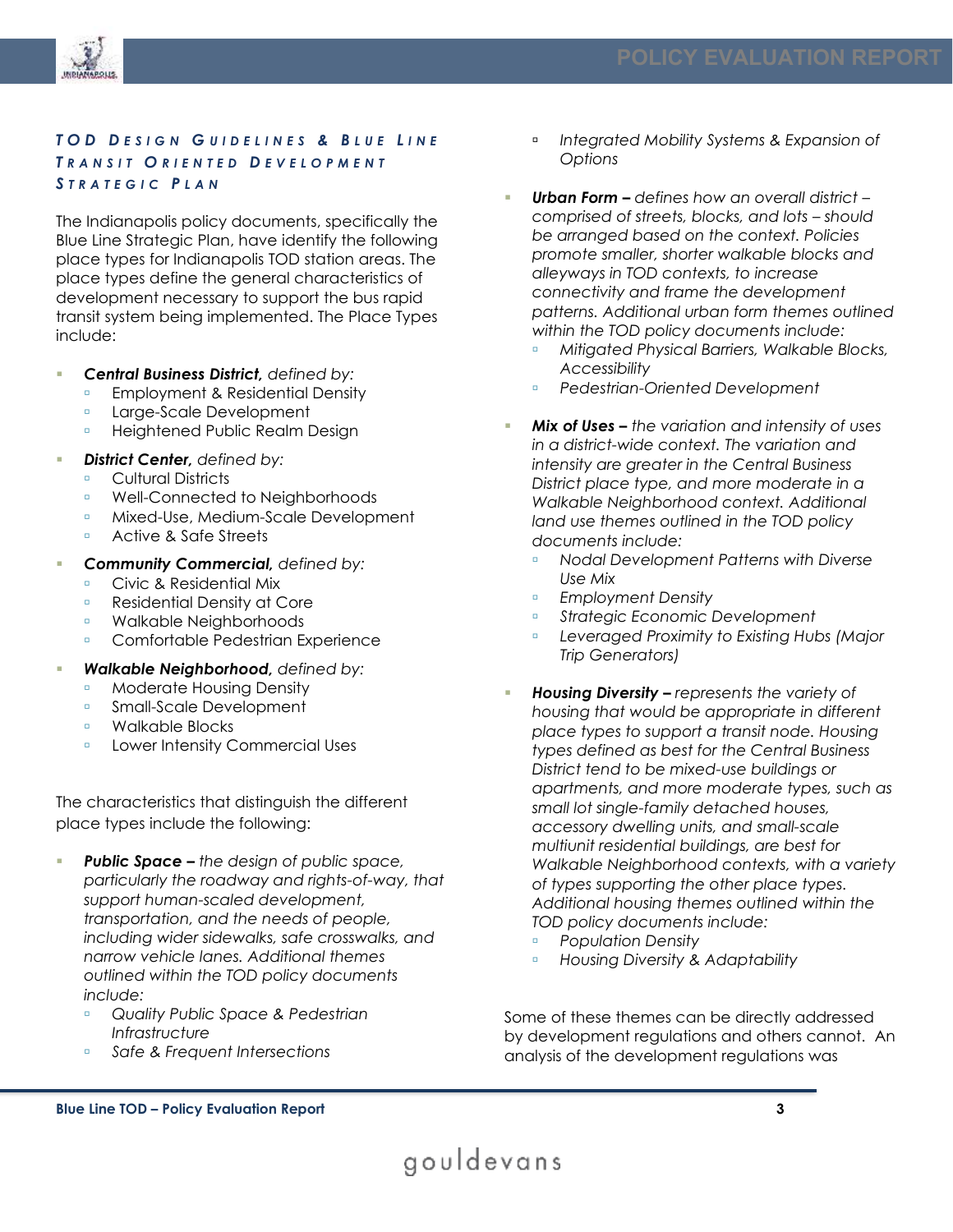

conducted to identify alignment of the TOD policies and the characteristics of the Place Types. The commentary provided is based on that analysis.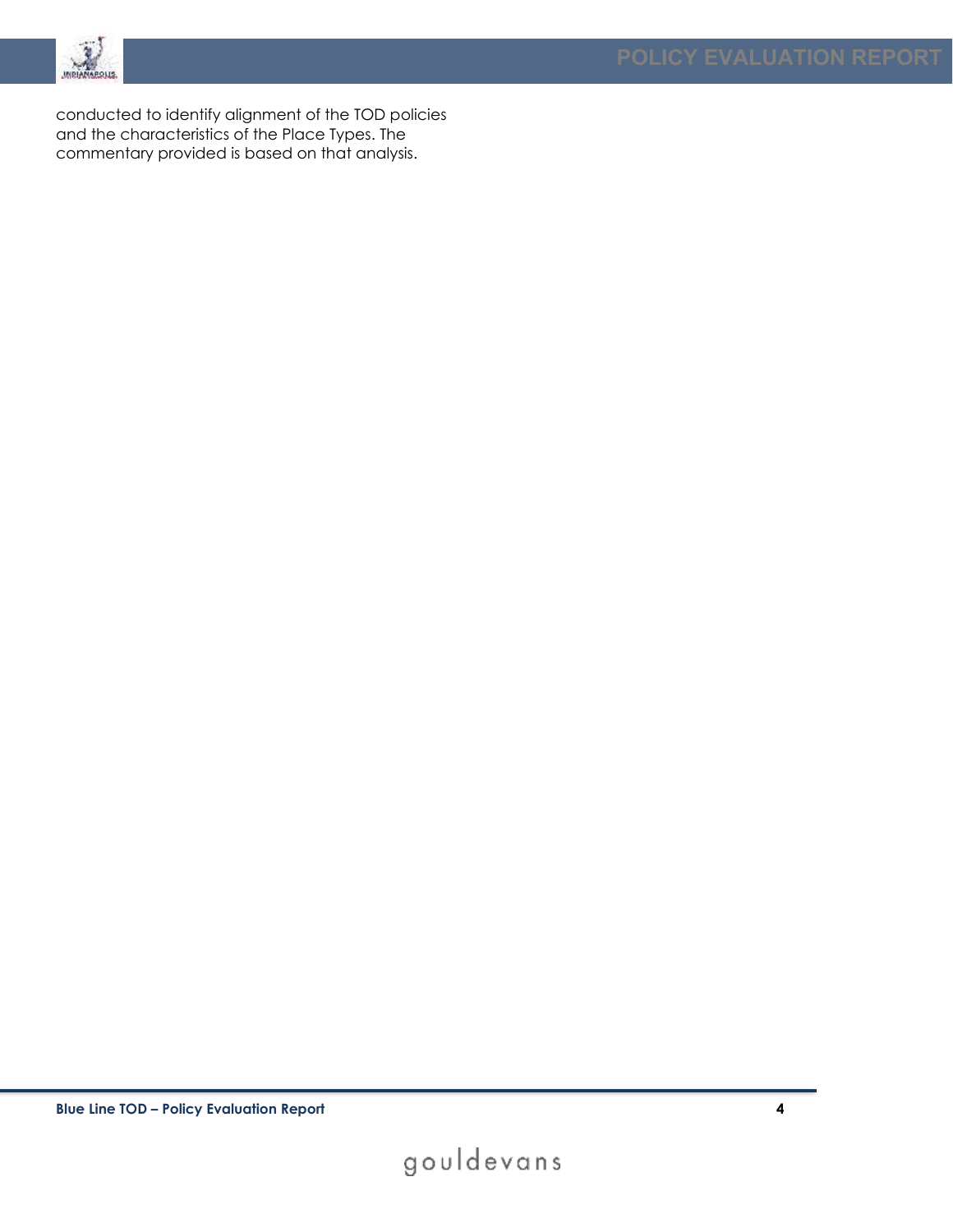

#### *A D O P T E D P L A N S*

While Indianapolis has adopted a number of clear policies for how and where TOD should be implemented, the BRT Blue Line study area overlaps with a number of other planning geographies – neighborhood-scale, corridor-scale, regional-scale, etc. – with a range of specific interests or focuses – including comprehensive planning, parks, historic preservation, etc. The extent to which other plans compete or support Indianapolis's adopted TOD policies vary, and the following sections provides an in-depth analysis of adopted policies throughout the study area related to TOD themes.

The policy plans reviewed in the following sections include:

- **Thrive Indianapolis (2019) –** Indianapolis's plan for resilience and sustainability.
- **Indy Moves (2018) –** The transportation element of the Comprehensive Plan for Indianapolis and Marion County.
- **2045 Long Range Transportation Plan (2017) –** The MPO's Long Range Transportation Plan (LRTP) guides the area's metropolitan transportation systems over the next 20 years.
- **The Land Use Plan Pattern Book (2017) – Accompanied by the** Marion County Land Use maps, represents the land use element of the Comprehensive Plan.
- **Neighborhood Investment Strategy (2017) –** This document provides a toolbox of priority tools that are geared towards guiding investment for various types of neighborhood contexts.
- **Pedestrian Plan (2016) –** The first pedestrian plan, envisioning a more walkable and healthier Indianapolis.
- **Central Indiana Transit Plan (2016) –** a comprehensive transportation plan focused on connectivity and infrastructure priorities.
- **Englewood Village Plan (2018) –** a community plan for Englewood Village focusing on placemaking and quality of life.
- **Bicentennial Agenda (2016) –** the communitywide vision for the next century.
- **Indy Parks & Recreation Comprehensive Master Plan (2016) –** This 5-10-year plan provides a broad framework for Indy Parks management and the needs of residents.
- **Thoroughfare Plan (2016)** The Marion County Thoroughfare Plan is an element of the Marion County Comprehensive Plan that establishes policies regarding the development of a multi-modal transportation network for all major streets and corridors in Marion County.
- **IndyEast Promise Zone (2015) –** community plan focusing on quality of life and neighborhood revitalization.
- **Cumberland 2031 Plan (2014) –** The vision, goals, and objectives for how the Town of Cumberland should develop over the next 20 years.
- **Near West Neighborhood Land Use Plan (2014) –** This plan is an element of the Marion County Comprehensive Plan that is intended to help reverse residential decline and support investment in viable commercial corridors.
- **Indy Greenways 2014-2024 Master Plan (2014) –** This plan provides a regional assessment of existing greenway routes and provides guidance for public and private investment in and around the greenway system.
- **Accelerate Indy (2014) –** The Indy Chamber's plan, providing a framework by which Indy can leverage existing assets to realize opportunities.
- **West Washington Street Corridor Plan (2012) –** A specific area plan guiding development along Washington Street on the west side of the city.
- **Irvington Neighborhood Plan (2008) –** A neighborhood-level planning document outlining the goals and priorities of the Irvington area.
- **Near East Quality of Life Plan (2005) –** A community plan focusing on enhancing quality of life.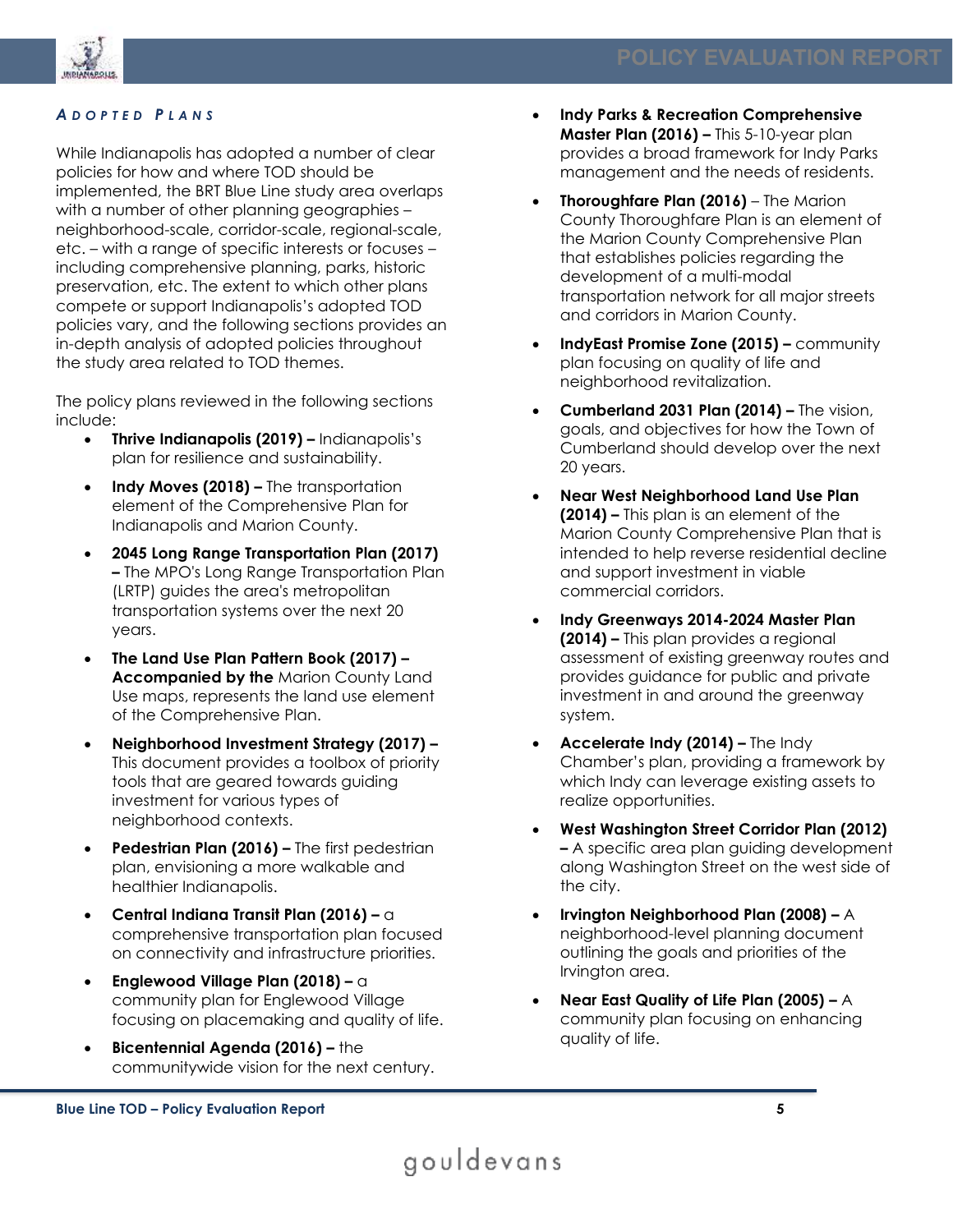

## **L A N D U SE M I X | P O L I C Y O V E R V I E W**

*The current demand for attached housing in mixed-use districts is under-served in Central Indiana, and that demand is projected to increase with demographic changes over the next 20 years. Baby Boomers and Millennials represent the two largest age cohorts in U.S. history. Baby Boomers have been and Millennials will continue to be the primary drivers of the economy, including housing. These two segments also have in common a strong preference for higher density homes in mixed-use, walkable communities, which are often associated with TOD.* 

*BLUE LINE TRANSIT ORIENTED DEVELOPMENT STRATEGIC PLAN (2013)*

*Market demands for mixed-use, walkable development in urban areas is outpacing supply in many regions in the country, including Indianapolis. TOD has the potential to meet these needs. TOD DESIGN GUIDELINES (2019)*

#### **Why It Matters**

"Mixed-use" refers to zoning techniques that better integrate a variety of compatible and supporting uses. This may be in a single building, single site, or general area. Successful mixed-use centers can have a number of benefits:

- Allow residences and offices to support more concentrated commercial development with nearby market bases.
- **Introduce new development contexts that will** yield economic opportunities.
- Create valuable places where people enjoy spending time.
- Enhance the identity and marketability of a district.
- Create a focal point for increased housing density and transit-oriented development.

#### **What Our Adopted Plans Say**

Relevant plans guiding development throughout the study area support or contradict adopted TOD policies in the following ways:

Thrive Indianapolis (2019) recognizes the important connection between land use and transportation, directly calling for both public and private investment that would promote walking and other mobility options to directly connect residences to transit. Although this plan does not provide any specific recommendations for promoting mixed-use, it does focus on developing employment hubs through strategic economic strategies that

would support access to a variety of commercial activities in key locations.

- Indy Moves (2018) policies directly promote the creation of employment/education destinations with improved access and connectivity to transit. This plan also recognizes the value in more strategic development practices, calling for smart growth strategies.
- The 2045 Long Range Transportation Plan (2017) does not directly support or conflict with TOD policies regarding mixed-use centers. However, the plan identifies potential unintended consequences associated with more efficient vehicle technology and transportation funding, which is heavily reliant on gas taxes. The plan recognizes that economic development and planning will need to be strategic in order to support maintenance for existing transportation infrastructure.
- The Land Use Plan Pattern Book (2017) strongly supports adopted TOD policies, using mixed-use neighborhood typologies, a transit-oriented development overlay, and preferences for connections between higher density or community-serving land uses and transit.
- The Neighborhood Investment Strategy (2017) outlines a number of potential interventions for various contexts throughout the county, many of which strongly support TOD policies and enhanced connections between land use and transportation that facilitate transportation options and strategic concentration of development.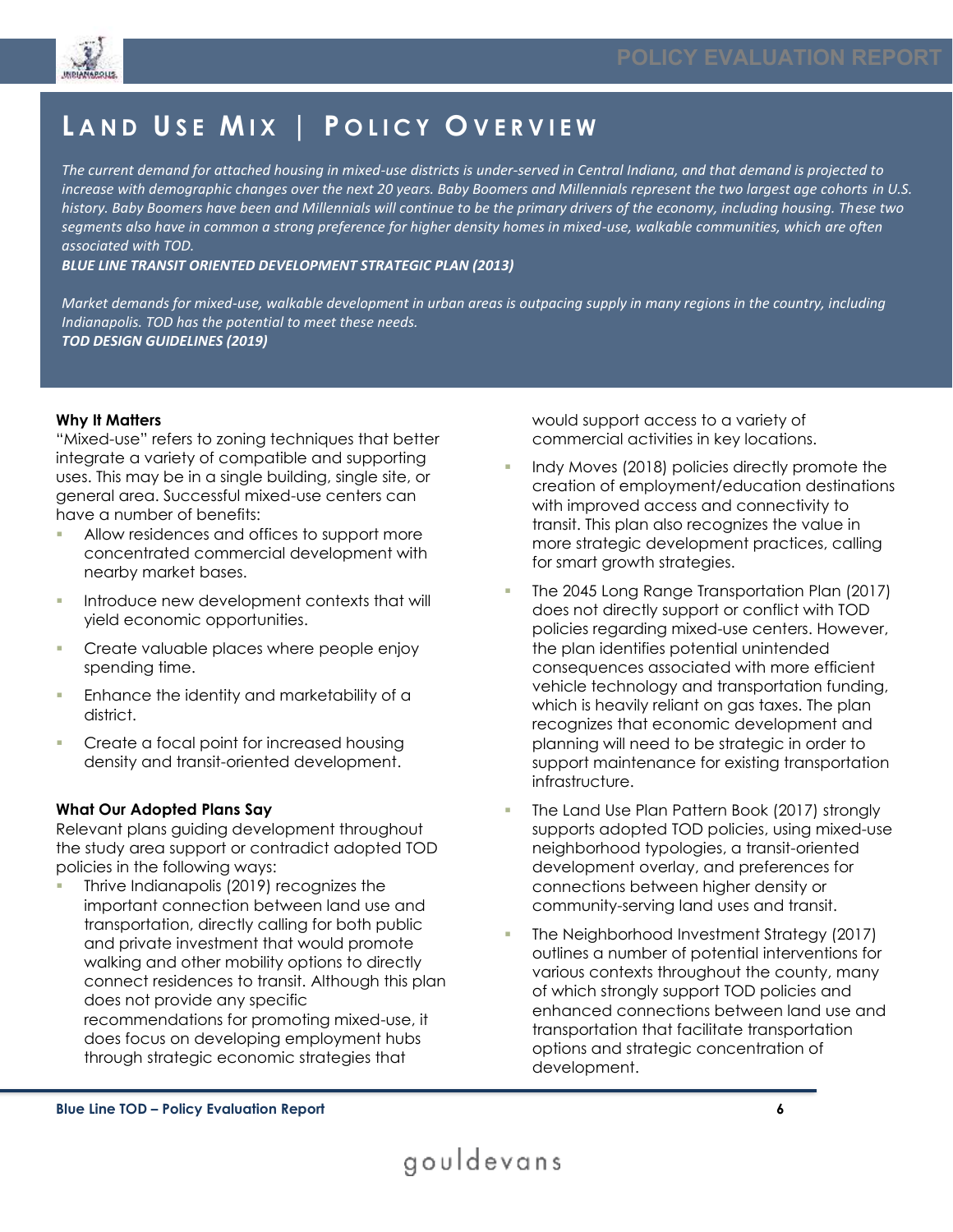

- The Pedestrian Plan (2016) directly supports a number of TOD best practices by prioritizing the development of activity centers with mixed-use contexts adjacent to transit stops.
- The Central Indiana Transit Plan (2016) recommends land use patterns that generate the tax revenue needed to sustain infrastructure investments. The plan recognizes a market shift towards mixed-use neighborhoods.
- The Englewood Village Plan  $(20##)$ recommends the development of mixed-use commercial properties and increased density of employment and educational opportunities in the neighborhood.
- The Bicentennial Agenda (2016) calls for more transit-supportive development in suburban areas, and strategic revitalization efforts in urban neighborhoods. Many of the recommendations illustrate a return to nodal, "village-like" development patterns that support mixed-use, walkable settings in many different desired contexts.
- The Indy Parks & Recreation Comprehensive Master Plan (2016) does not provide guidance regarding mixed-use contexts.
- Thoroughfare Plan (2016) explicitly recognizes the intrinsic relationship between land use and transportation, calling for activity hubs to be built with the transportation system in mind to support greater accessibility throughout the region.
- IndyEast Promise Zone (2015) identifies Indy Rezone as an important milestone for enabling dense, mixed-use development patterns. The plan also promotes increased business activity arranged in activity centers.
- The Cumberland 2031 Plan (2014) envisions the town as a unique destination in the region that should support a variety of uses that would attract visitors, particularly along Washington Street. The plan's major objectives focus on Washington Street as an important hub for economic development and providing regional access to jobs through the transit system, also recognizing the need to reduce sprawl and unproductive development patterns.
- The Indy Greenways 2014-2024 Master Plan (2014) recognizes the relationship between public transportation amenities and private development, promoting targeted connections to neighborhood centers. Though these locations don't specifically mention transit stops, transit-oriented development and trail-oriented development can be integrated in key locations to support strategic economic development.
- Accelerate Indy (2014) recognizes the need for a strong transit system that connects to vibrant mixed-use centers.
- The West Washington Street Corridor Plan (2012) has recommended most of the land along Washington Street for "Community Commercial Uses", defined for low-intensity retail and office uses that can be stand alone or coordinated with other properties into an activity center. This proposal is not supportive of TOD best practices and would promote car-oriented retail corridors.
- The Irvington Neighborhood Plan (2008) is an older plan that recommends discouragement of uses that typically require a vehicle, such as large grocery stores and laundry services, adjacent to transit stops.
- The Near East Quality of Life Plan (2005) promotes nodal patterns of activity infrastructure improvements to support more intense uses. The plan also promotes a range of tenancy to include smaller businesses.

It is important to note that most of the policy plans for Indianapolis / Marion County the guide development and public investment are current, drafted since 2014, and each call for the creation of compact, walkable development patterns in support of transit investments.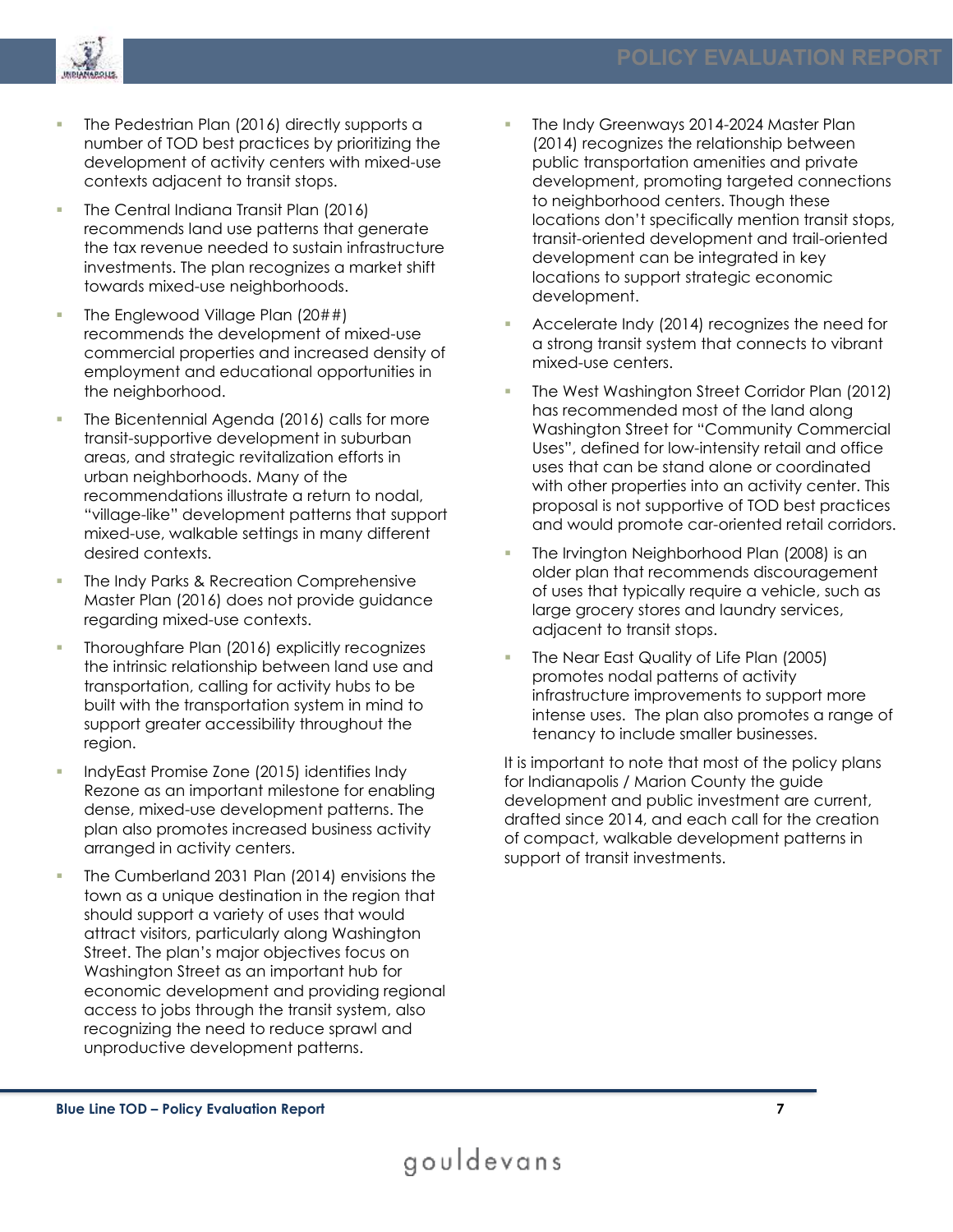

## **H O U S I N G T Y P E S | P O L I C Y O V E R V I E W**

*With most households living in auto-dependent neighborhoods, over half of the region's households are paying more than 45 percent of median income on housing and transportation. Transit-rich neighborhoods, in contrast, are able to shift transportation savings to discretionary household expenses, which can have greater impact on local spending. BLUE LINE TRANSIT ORIENTED DEVELOPMENT STRATEGIC PLAN (2013)*

*The Metropolitan Indianapolis Board of Realtors (MIBOR) conducted a survey in 2013 which found that while 72% of respondents desire single-family detached homes in the city, 90% of all new construction within the city has been single-family detached, leaving a market imbalance of 18%. This poses an opportunity for TOD in Indiana. New developments along transit corridors could tap into this market demand and fulfill a gap for housing in the Central Indiana market. TOD DESIGN GUIDELINES (2019)*

#### **Why It Matters**

A broader mix of housing types accommodates a diverse range of lifestyles and needs. Walkable neighborhoods with diverse housing stock benefit Indianapolis in a number of ways:

- Supports a variety of lifestyles with different housing needs.
- Creates a more adaptable housing supply, and helps communities adapt to changing demographics and societal needs.
- Allows residents to "age in place" as lifestyle needs change.
- Enables more efficient use of space that supports neighborhood retail if homes are near walkable destinations.
- Builds neighborhoods that adapt over time along with its residents – building culture, reflecting sustained investment, and allowing for reinvestment that evolves them.

#### **What Our Adopted Plans Say**

Relevant plans guiding development throughout the study area support or contradict adopted TOD policies in the following ways:

▪ Thrive Indianapolis (2019) recognizes that 35% of Marion County residents are burdened (spending more than 30% of the income) by the cost of housing, and directly calls for investment that would promote residential growth that is integrated with the transit system, promoting density at transit stops and lowering cost of living.

- Indy Moves (2018) does not make direct recommendations related to housing policy. However, the plan illustrates the places with lower concentrations of residential units that cost more to the public (through the subsidization of infrastructure) to support and are more car-dependent.
- The 2045 Long Range Transportation Plan (2017) does not make direct recommendations related to housing policy, though does recognize changing market preferences calling for diverse housing options and density, as well as recognizes that **H+T** [\(Housing + Transportation](https://htaindex.cnt.org/map/) [affordability index,](https://htaindex.cnt.org/map/) tying car-dependent development patterns with affordability.
- The Land Use Plan Pattern Book (2017) calls for housing variety and increased housing units around transit stops that would be appropriate in different contexts, including Traditional Neighborhood, City Neighborhood and Mixed-Use typologies. This plan recognizes that housing adaptability and density will make many places more adaptable to market change and can help support, attract, and retain vibrant businesses.
- The Neighborhood Investment Strategy (2017) outlines best practices for housing and neighborhood revitalization seen throughout the country. It supports many components that would strengthen social equity in a community, including connections between residential uses and transit service. The plan calls for increased residential density around transit stops.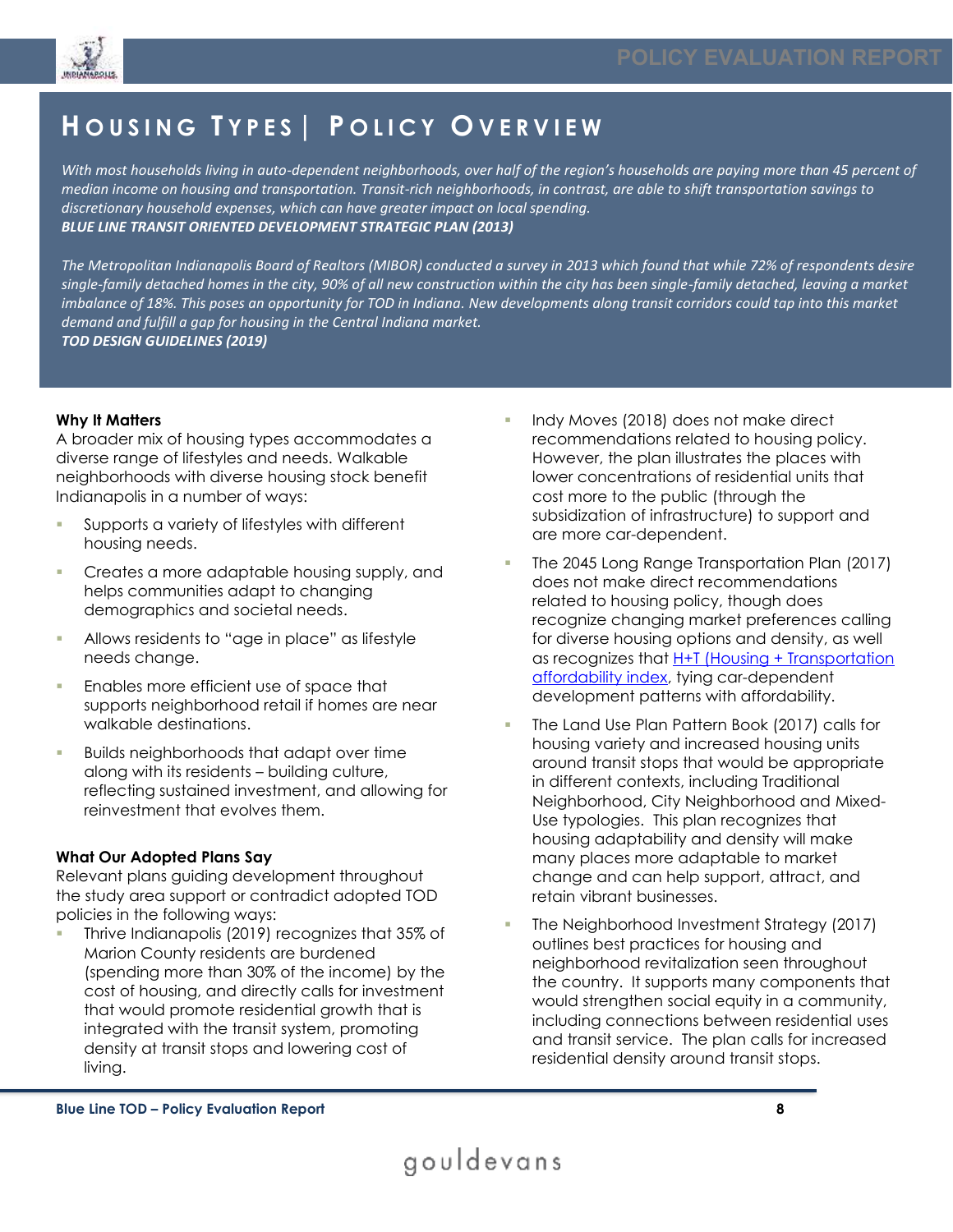

- The Pedestrian Plan (2016) does not make direct recommendations associated with housing policy.
- The Central Indiana Transit Plan (2016) recognizes a need to build more housing in mixed-use neighborhood settings proximate to quality transit. The plan also recommends strategic investment in affordable housing funds to stabilize portions of the market to support equitable access to transit.
- The Englewood Village Plan (2018) calls for expanded housing diversity and new financing methods to support residential access in the neighborhood, particularly focused on infill of vacant lots.
- The Bicentennial Agenda (2016) calls for more transit-supportive development in suburban areas, and strategic revitalization efforts in urban neighborhoods.
- The Indy Parks & Recreation Comprehensive Master Plan (2016) identifies "small neighborhood parks" as the #2 desire of the community for park improvements in Indianapolis.
- Thoroughfare Plan (2016) explicitly recognizes the intrinsic relationship between land use and planning, calling for activity hubs to be built with the transportation system in mind.
- IndyEast Promise Zone (2015) calls for a diverse set of housing types, including mixed-use development projects geared towards aging residents and people with limited income.
- The Cumberland 2031 Plan (2014) calls for the promotion of housing diversity, particularly to support the aging population. The objectives for housing diversity support the creation of transitoriented development by supporting greater density. BNS/DMD are responsible for conducting development review for Cumberland, and it is noted that review processes and impact fees could slow or hinder the development process for smaller infill projects and along the transit system.
- The Indy Greenways 2014-2024 Master Plan (2014) does not make direct recommendations associated with housing policy.
- Accelerate Indy (2014) recognizes that while the cost of single-family, owner-occupied housing is relatively affordable, the cost of rental housing is increasing with national trends because demand for rental housing in urban core areas is rising rapidly. Providing rental housing options is identified as a key aspect of attracting and retaining young talent.
- The West Washington Street Corridor Plan (2012) supports residential density within walking distance to transit centers, recognizing the high levels of transit ridership in this corridor. The plan advocates for up to 12 units per acre, typically seen as a minimum neighborhood density when served by transit. Additionally, many small to moderate scale housing typologies can exceed this measure, including rowhouses, fourplexes, and small-scale multifamily buildings, appropriate for a neighborhood context.
- The Irvington Neighborhood Plan (2008) aims to protect the character of existing neighborhoods by mitigating the potential impact of new commercial development. Future regulatory change should consider how more compact transit-oriented development projects integrate with existing contexts and adjacencies.
- The Near East Quality of Life Plan (2005) recommends expanding housing opportunities and reuse of vacant lots within the community, particularly for affordable housing.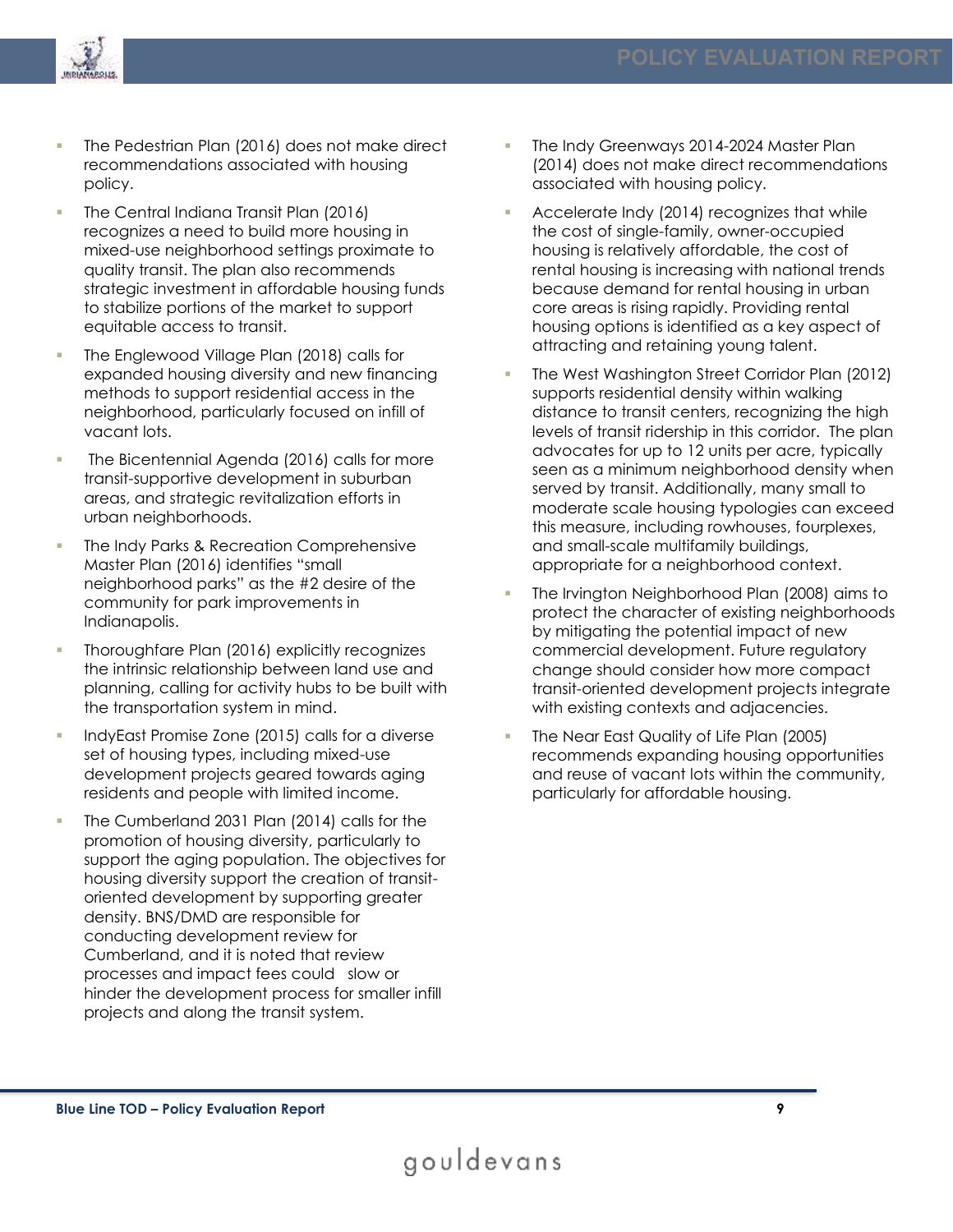

### **U R B A N F O R M | P O L I C Y O V E R V I E W**

*In addition to being pedestrian-friendly, the local street system should be logical and highly connected. Blocks should be short in length, 300-400 feet, if possible. Pedestrians and drivers should not be forced onto arterial streets, but allowed to take self-determined routes through neighborhoods.*

*BLUE LINE TRANSIT ORIENTED DEVELOPMENT STRATEGIC PLAN (2013)*

*Transit-oriented development, or TOD, is a type of urban development that includes a mixture of housing, office, retail, and/or other amenities integrated into a walkable neighborhood and located within a half-mile of quality public transportation. TOD DESIGN GUIDELINES (2019)*

#### **Why It Matters**

Development patterns and building orientation will determine the extent to which an overall district is accessible by the multimodal network. Orientation to enable greater mobility will help create distinct, walkable places. Greater attention to urban form will have a number of benefits:

- Enable targeted approach to creating destinations along the transit corridor that serves as a more efficient use of space.
- **EXEC** Achieve more efficient site design practices, such as sharing of access, parking lots and open spaces.
- **Realize coordination of development projects** so that more vibrant and human-scale places can be built and appropriately connected with existing adjacent neighborhoods.
- Enhance neighborhood character and value by providing unique activity centers that are focal points along the transit corridor.
- Elevate how public space and blocks are established to favor the design of social and gathering spaces for people to experience, and connections that improve access for people walking, biking, and using transit.

#### **What Our Adopted Plans Say**

Relevant plans guiding development throughout the study area support or contradict adopted TOD policies in the following ways:

Thrive Indianapolis (2019) supports a more cohesive relationship between transportation

and land use, though does not make direct recommendations relating to urban form.

- Indy Moves (2018) recognizes that Indianapolis is a considerably large geography, calling for compact, walkable, and productive development patterns in places related to transit investments, indicating how zoning can influence development patterns.
- The 2045 Long Range Transportation Plan (2017) policies for congestion management directly support more transit-oriented development practices, shifting from car-oriented land use patterns towards more walkable development patterns. These strategies call for better development patterns that would support less car use and reduce overall congestion.
- The Land Use Plan Pattern Book (2017) is overwhelmingly supportive of adopted TOD policies, illustrating the positive benefits of walkable development patterns and activity hubs on mental health, economic resilience, and business retention. This plan addresses the need to create a more connected block pattern and enhanced walking connections to transit hubs.
- The Neighborhood Investment Strategy (2017) calls for the development of nodal activity centers tied to transit stops, and the redevelopment of failing strip malls into more walkable development patterns in key locations.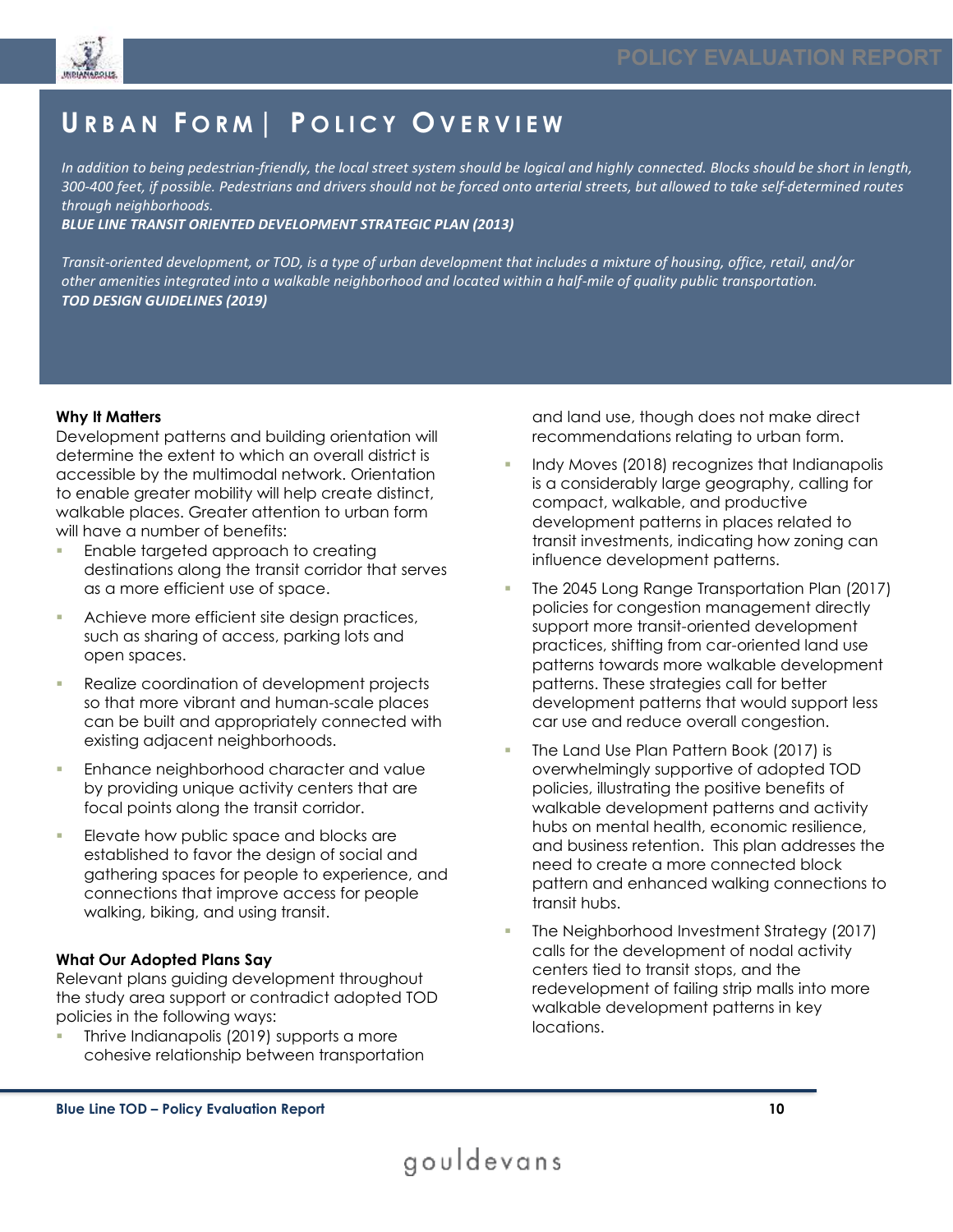

- The Pedestrian Plan (2016) directly supports a number of TOD best practices by prioritizing the development of activity centers adjacent to transit stops.
- The Central Indiana Transit Plan (2016) supports investment in walkable activity centers, though does not go into specific detail about urban design components. The plan does recognize that transit corridors are best supported by private development that is built to the sidewalk, oriented towards people walking, rather than conventional patterns with large street-facing expanses of surface parking.
- The Englewood Village Plan (2018) calls for "more compelling" walkable development in the neighborhood that can be characterized as a village, accentuating unique architectural features and small civic spaces.
- The Bicentennial Agenda (2016) calls for more transit-supportive development in suburban areas, including a return to nodal, "village-like" development patterns that support mixed-use, walkable settings in many contexts.
- The Indy Parks & Recreation Comprehensive Master Plan (2016) recognizes the important affect parks have on the overall system of connectivity.
- Thoroughfare Plan (2016) calls for a grid development pattern in compact areas to support walkability, though does not explicitly discourage conventional development patterns that have resulted in automobile-oriented patterns. However, the plan does call for heightened development standards that would emphasize pedestrian and bicycle environments and TOD practices.
- IndyEast Promise Zone (2015) supports the creation of walkable villages near transit.
- The Cumberland 2031 Plan (2014) calls for the expansion of pedestrian facilities that would enhance walkable options throughout the block pattern and supports transit-oriented development patterns. The plan also supports "form-based" development standards that would orient new development to support walkability. Though this plan generally supports TOD best practices, these policies compete with

the plan's additional support for highwayoriented development patterns.

- The Indy Greenways 2014-2024 Master Plan (2014) does not provide specific recommendations regarding urban form and development patterns/orientation.
- Accelerate Indy (2014) includes themes that describe a "village-like" development pattern illustrated in this document when describing quality of life and the region's ability to stay competitive with comparable cities. The plan also calls specifically for transit-oriented development that coincides with the BRT routes.
- The West Washington Street Corridor Plan (2012) discourages parking lot frontages that hinder pedestrian connections between Washington Street and adjacent neighborhoods and deters access to businesses. Site development recommendations are outlined to guide the placement and design of commercial, industrial, and sometimes residential development projects. Overall, these recommendations do not undermine general principles of transit-oriented development. Elements that support transit-oriented development include pedestrian oriented building access design, side or rear parking lots, and building elements that extend onto the sidewalk area to protect pedestrians from rain. However, most of the Land Use Recommendations favor "Community Commercial", which is recommended to be implemented by the C-4 zoning category, which currently would not achieve TOD.
- The Irvington Neighborhood Plan (2008) calls for more walkable development patterns tied with transit stops. The Near East Quality of Life Plan (2005) promotes nodal development patterns and façade grants to support improvements to buildings in commercial settings.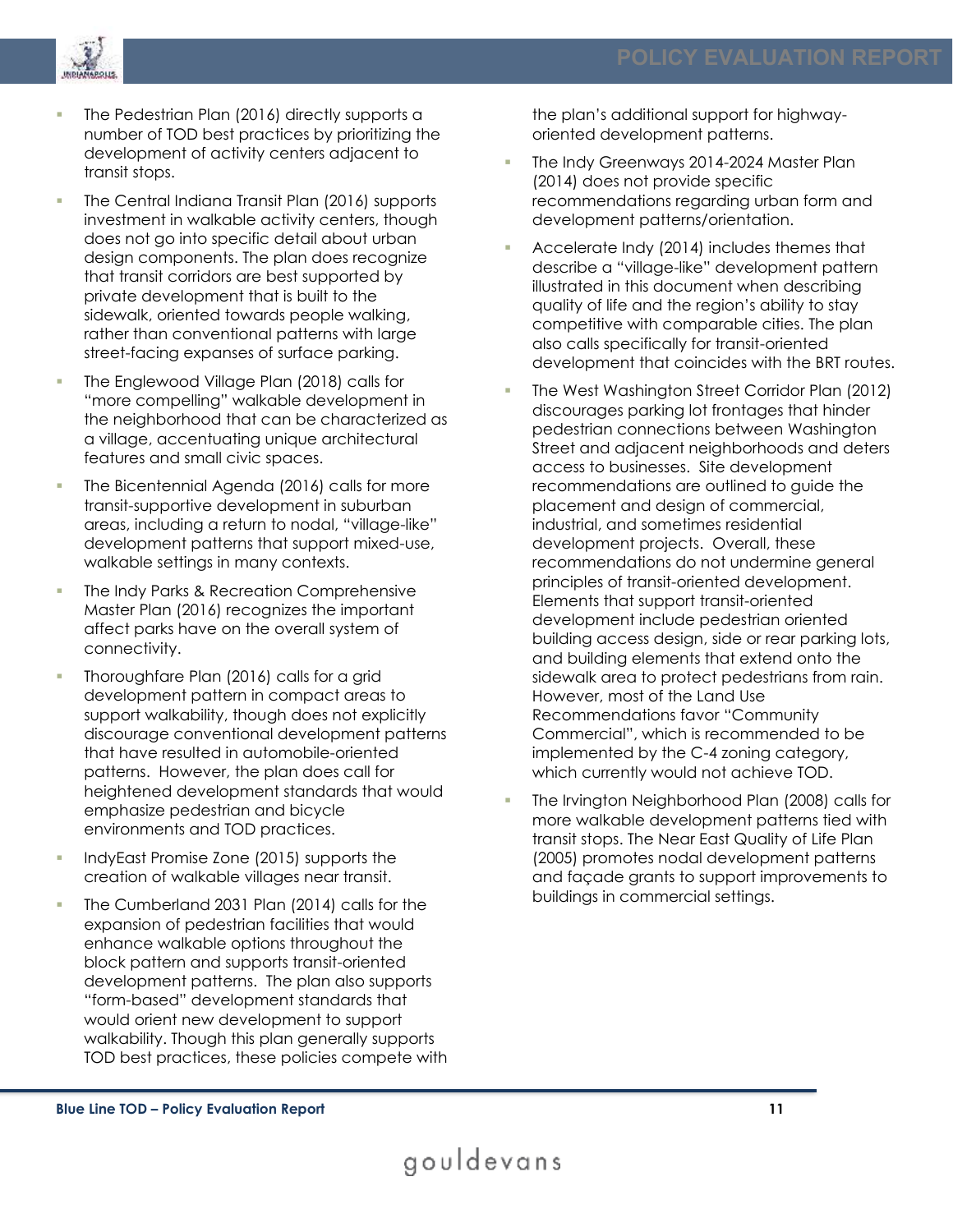

## **S T R E E T D E S I G N | P O L I C Y O V E R V I E W**

*If it is expected that transit riders will reduce vehicle miles traveled, sidewalks along a connected street system must be provided and they must to be in good condition. In addition, there should be walks and paths that connect across significant barriers such as parks, large parking lots, and separated subdivisions.*

*BLUE LINE TRANSIT ORIENTED DEVELOPMENT STRATEGIC PLAN (2013)*

*Streetscapes are all of the pedestrian amenities which exist along the sidewalks. Great urban spaces usually offer a higher amount of streetscape features, including street lamps, bike parking, outdoor seating, wayfinding, signage, awnings, planters, and waste bins just to name a few. Consider the following components around TOD station locations and how the selection of streetscape amenities could improve them.*

*TOD DESIGN GUIDELINES (2019)*

#### **Why It Matters**

Streetscapes establish the character of the public realm, and the design of streetscapes determines how private development should relate to these spaces. Streetscape design also affects different modes of travel based on the broader street network and the development patterns and uses within a specific area. Contextual streetscape design can produce many benefits:

- **Establish the character and identity of the** community, and different places within the community.
- Enhance the pedestrian experience with appropriately scaled sidewalks, buffers for protection, lighting, and other public amenities.
- Balance the interests of mobility and experiences within the public realm, to preserve and create valuable places for people.
- Encourage people to walk, yielding health benefits to the community.
- Support a safer and more appealing public realm for people walking, biking, and using public transit.
- Prioritize different interests on different streets, or even on different segments of the same street.

#### **What Our Adopted Plans Say**

Relevant plans guiding development throughout the study area support or contradict adopted TOD policies in the following ways:

- Thrive Indianapolis (2019) has several policies directly supporting investment and development of a multimodal transportation system, though does not give any specific guidance about the character of reinvented streets.
- Indy Moves (2018) is likely one of the strongest plans detailing multimodal street design. The plan defines street types that are directly tied to various land use contexts, safety needs, and multimodal priorities.
- The 2045 Long Range Transportation Plan (2017) calls for safer streets and investment in the multimodal system. The plan cites the Complete Streets policy, primarily applied to the urbanized areas, indicating it be used to represent the priorities for bicycle-users and pedestrians. It is important to note that the MPO does not include projects that do not change the capacity of the transportation network in the LRTP.
- The Land Use Plan Pattern Book (2017) puts a critical emphasis on the design of the public realm for supporting lasting value in neighborhood contexts. It also recognizes the important relationship between land use contexts and street design in a number of Living Typology descriptions.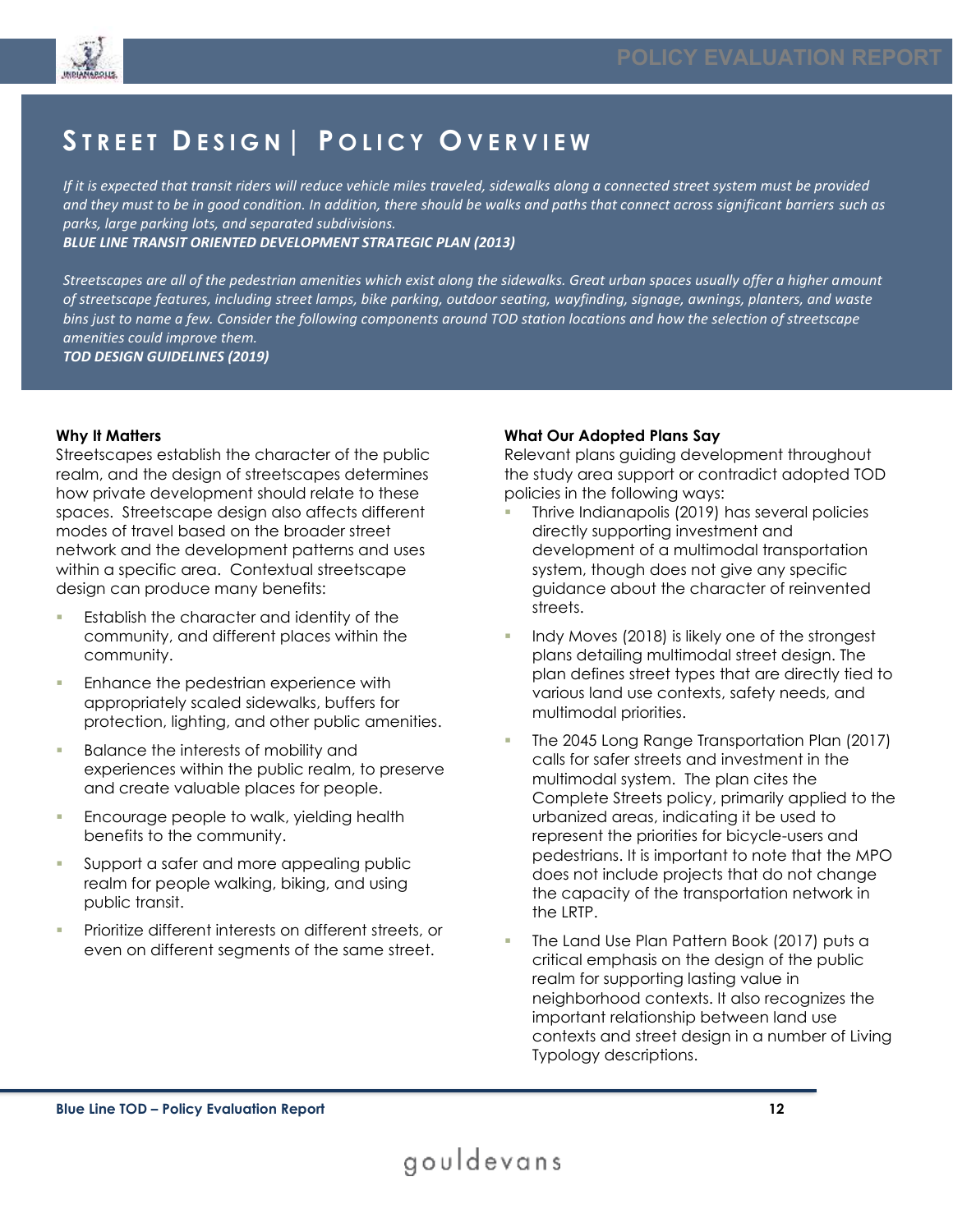

- The Neighborhood Investment Strategy (2017) outlines recommendations for streets within various place types, indicating that Complete Streets should be targeted in areas that remain regionally competitive – specifically calling out Type 01 Strong Suburbs, including Cumberland.
- The Pedestrian Plan (2016) is very supportive of safer and better designed streets in the community. This plan directly calls for safer intersections, a complete pedestrian network, and enhanced streetscapes that would encourage walkability.
- The Central Indiana Transit Plan (2016) identifies a need for enhanced amenities at transit stops, including sidewalks and bicycle racks.
- The Englewood Village Plan (2018) calls for streetscape enhancements on Washington Street to include street trees, basic infrastructure improvements, sidewalks, and bicycle infrastructure.
- The Bicentennial Agenda (2016) supports safer streets that support multimodal activity and reinforce the character of the community, identifying a number of amenities that are needed to support this vision.
- The Indy Parks & Recreation Comprehensive Master Plan (2016) supports various other plans relating to streetscape design, including the Complete Streets Policy, though does not make specific recommendations relating to streetscape design.
- Thoroughfare Plan (2016) outlines objectives for a safe multimodal network with streets that are designed to support adjacent land uses of various contexts. These objectives, in many ways support the best practices for TOD. The Right-of-way Preservation and Design Guidelines provide general support for the design of multimodal systems with range of different street types and potential section measurements for each. The table does not indicate specific development patterns that would be appropriate for the defined streets.
- IndyEast Promise Zone (2015) does not provide specific recommendations for streetscape design, though does support investment in infrastructure such as sidewalks.
- The Cumberland 2031 Plan (2014) contains walkable design policies and cites the complete streets policy for public improvement projects intended to support transit users and improve quality of access – including street stress and safety improvements. In addition, this plan calls for improved open space standards to integrate small-scale open space design practices that would improve the quality of the public realm, particularly as open space is incorporated into transit-oriented development projects.
- The Indy Greenways 2014-2024 Master Plan (2014) recognizes the adoption of the Complete Streets Policy and calls for implementation to include greenway improvements as a contribution to the complete mobility system.
- Accelerate Indy (2014) identifies the necessity for complete streets, connected places, and multi-mobility for competing with comparable cities, attracting and retaining talent. The plan also calls for streetscape design to enhance perceived quality of life.
- The West Washington Street Corridor Plan (2012) is highly supportive of streetscape improvements that would support TOD and encourage safe walking environments.
- The Irvington Neighborhood Plan (2008) focuses the need for pedestrian-oriented streetscapes along Washington Street, calling particularly for sidewalk infrastructure. Recommendations for improvements to the Pennsy Trail reinforce the importance of the overall integrated transportation system.
- The Near East Quality of Life Plan (2005) promotes improvements to public infrastructure to support private development, including the enhancement of corridors to promote walkable, nodal development.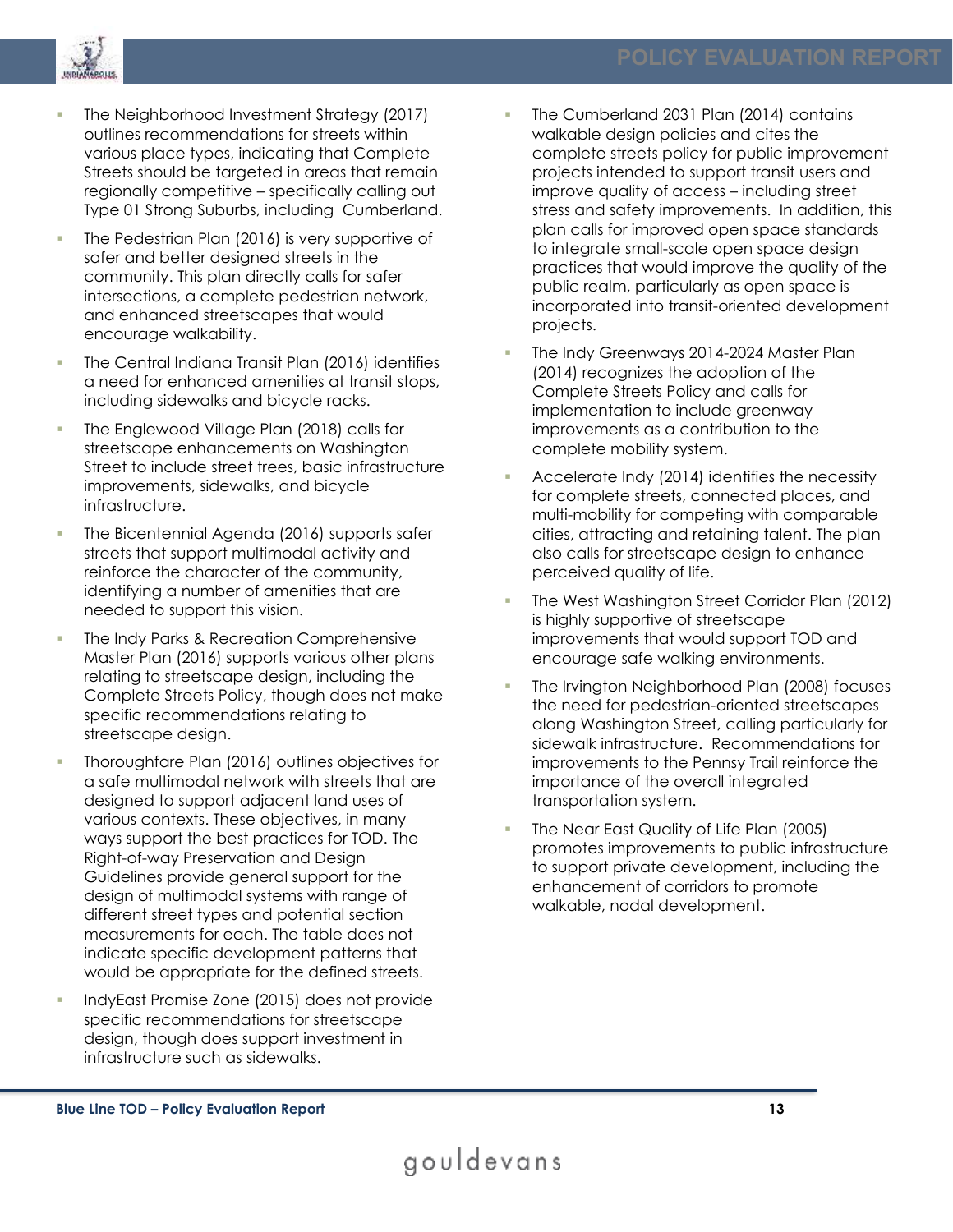

### **S U M M A R Y**

The following are initial observations from this preliminary analysis. These issues will continue to be discussed with staff, stakeholders and public officials throughout the first phase of the project and prior to creating the initial draft of the regulations.

#### **Policy Strengths:**

- Every plan adopted in Indianapolis since 2014 has called for more compact, walkable development patterns and smarter development around transit.
- The plans are overwhelmingly supportive of enhancing the connection between land use and the complete transportation system through more coordinated development efforts.
- The plans recognize that residents in Marion County, particularly renters, are adversely affected by the cost of housing, including transportation costs, and that transit-oriented development offers a way to reduce the cost of living for residents who live and work near the BRT system. Being attentive to the housing markets will ensure options are available for those residents who already rely on, and would greatly benefit from, the enhanced transit system.
- Adopted policies recognize the need for more compact and coordinated development patterns that make efficient use of expensive public investments like streets and sewers.
- A number of development policies call for a "nodal development pattern" – increased residential density and use intensity directly around transit stops, reducing as these places reconnect to existing neighborhoods. This condition is often described as a "village-like" development pattern.
- A number of different "Place Types" for transitoriented development hubs have been

identified to support varied development intensity along the corridor that can be used to support a growing market for compact, walkable, mixed-use neighborhoods.

The adopted planning policies exemplify national best practices for transit-oriented development and neighborhood revitalization strategies.

#### **Policy Weaknesses:**

- The West Washington Street Corridor Plan appears the be the greatest outlier, recommending most of the corridor for "Community Commercial Uses" that reflect lowintensity, car-oriented retail that typically result in uncoordinated and unwalkable development patterns. This is somewhat caused by the plan's use of the previous land use plan system, based on land use categories that define uses and densities, rather than the Pattern Book land use framework.
- The West Washington Street Corridor Plan uses density as its primary metric for illustrating what type of housing is appropriate, and where. Defining the density of a neighborhood or district may be appropriate as a target measure. Typically these density measures are translated to site specific standards which can be in appropriate, when used alone, because they lack the design details necessary to create compact, connected, diverse places.
- The Cumberland 2031 Plan and West Washington Street Corridor Plan each attempt to promote both walkable and car-oriented development patterns. These recommendations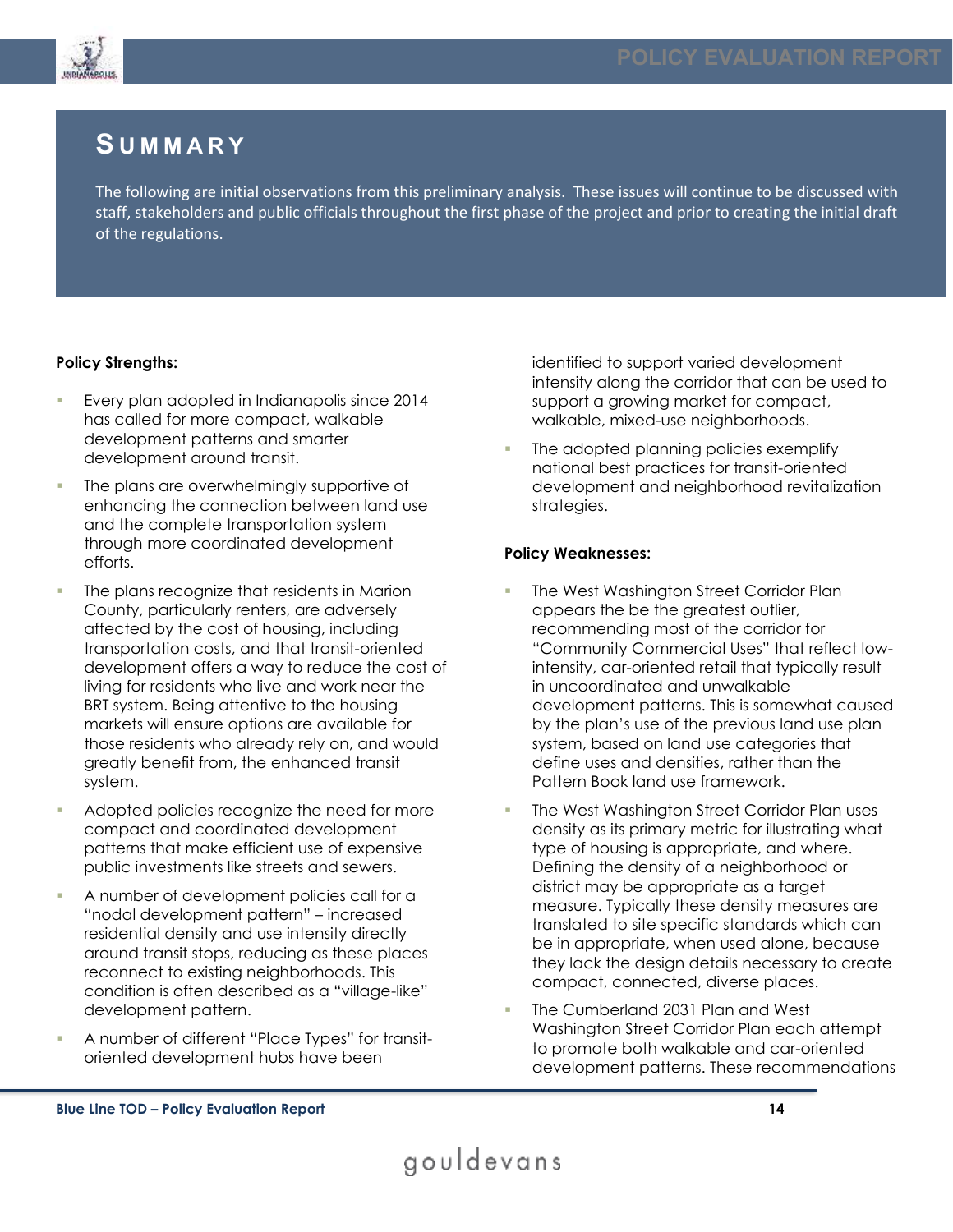

conflict or undermine the need to develop transit-oriented development patterns.

The Complete Streets Policy provides high-level direction and does not specify design standards and necessary improvement in specific places. Many of the adopted plans do not provide place-based recommendations for street facilities, and seemingly rely on the Complete Streets Policy comprehensively for guidance, which it lacks.

original walkable development pattern that had been disinvested in during the 20th century. These places provide strong examples for how walkable places can provide long-lasting value to residents and the city.

- Many plans recognize changing market preferences favoring a more diverse array of housing options set in walkable, vibrant places.
- The adopted Complete Streets policy supports the creation of a multi-modal transportation



**Blue Line – Adopted Place Typologies** 

#### **External Opportunities**

- Accelerate Indy (2014) recognizes that the cost of rental housing is increasing with national trends because demand for rental housing in urban core areas is rising rapidly. Providing rental housing options is identified as a key aspect of attracting and retaining young talent. This presents an opportunity to develop regulations that support increased supply of housing units, particularly in locations with walkable access to improved transit.
- There are a number of historic transit-oriented places, such as Irvington, that have initiated public realm improvements that support their

system, expanding opportunities to utilize transit, bike, or walk.

#### **External Threats**

- Streetscape design policies are not being implemented throughout the city. And, while to policies advocate for the creation of connected, walkable networks that serve development, the design concepts and details are lacking, both in policy documents and the development regulations (as cited in the Regulatory Conformance Report.)
- The LRTP recognizes that maintenance of public infrastructure is heavily reliant on gas taxes, and